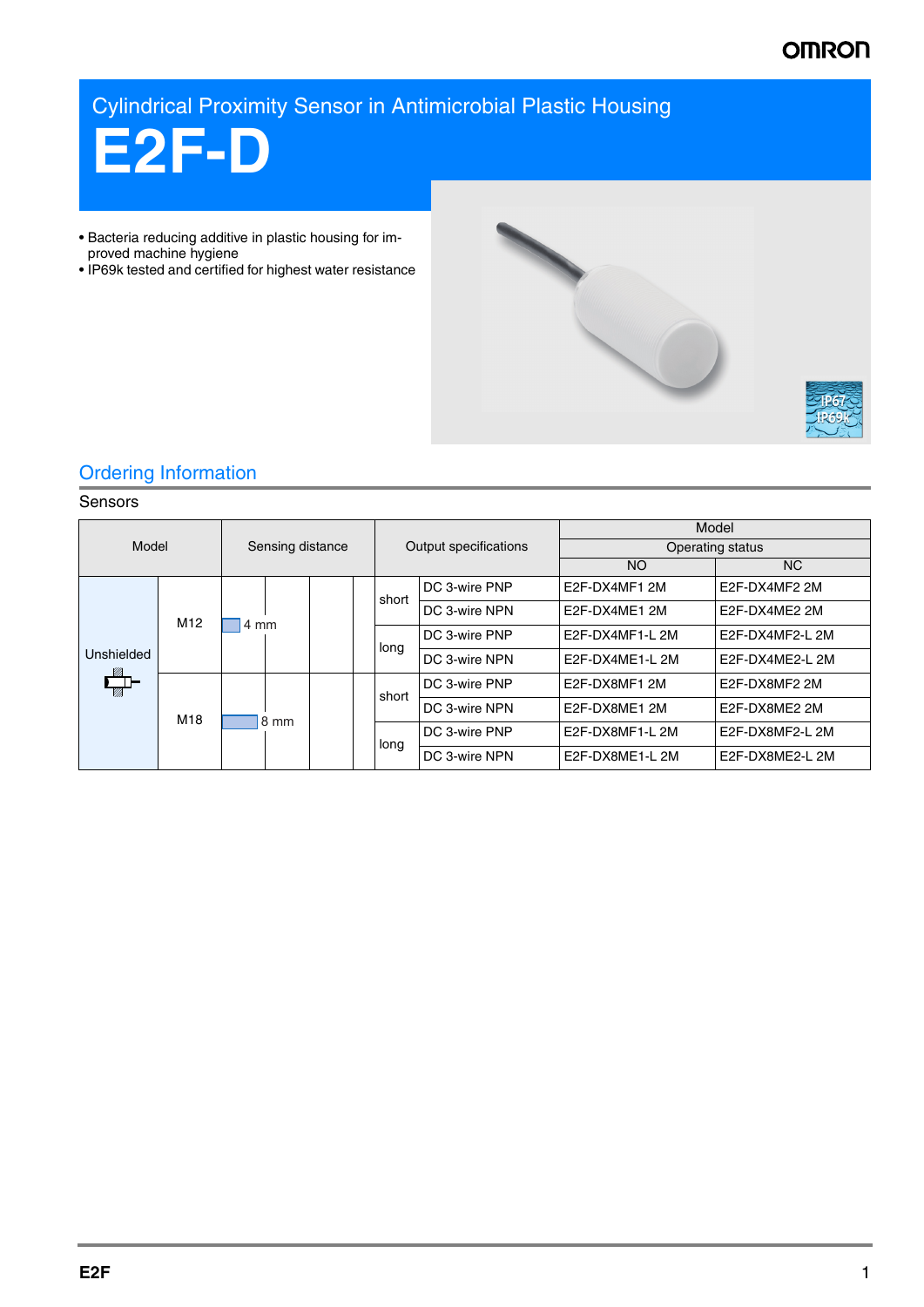# Rating/performance

| Item                                   |             | $E2F-DX4M\square$                                                                           | $E2F-DX8M\square$                                                        |  |  |  |
|----------------------------------------|-------------|---------------------------------------------------------------------------------------------|--------------------------------------------------------------------------|--|--|--|
| Sensing distance S <sub>n</sub>        |             | 4 mm ±10%, non shielded                                                                     | 8 mm ±10%, non shielded                                                  |  |  |  |
| Setting distance                       |             | 0 to 3.2 mm                                                                                 | 0 to 6.4 mm                                                              |  |  |  |
| Sensing object                         |             | Ferrous metal (Sensitivity lowers with non-ferrous metals)                                  |                                                                          |  |  |  |
| Standard sensing object                |             | Iron, $12 \times 12 \times 1$ mm                                                            | Iron, $24 \times 24 \times 1$ mm                                         |  |  |  |
| Operating voltage                      |             | 10 to 35 VDC                                                                                |                                                                          |  |  |  |
| Rated supply voltage                   |             | 12 to 24 VDC, ripple(p-p): 10% max.                                                         |                                                                          |  |  |  |
| Current consumption                    |             | max, 15 mA at 24 VDC                                                                        |                                                                          |  |  |  |
| Differential travel                    |             | >1%<15% of sensing distance                                                                 |                                                                          |  |  |  |
| Response frequency                     |             | 2,000 Hz                                                                                    | 1,000 Hz                                                                 |  |  |  |
| Control output                         |             | E1 type: NPN-NO<br>E2 type: NPN-NC<br>F1 type: PNP-NO<br>F2 type: PNP-NC                    | E1 type: NPN-NO<br>E2 type: NPN-NC<br>F1 type: PNP-NO<br>F2 type: PNP-NC |  |  |  |
| Control output<br>(switching capacity) |             | max. 300 mA                                                                                 |                                                                          |  |  |  |
| Residual voltage                       |             | max, 2.5 VDC at 300 mA                                                                      |                                                                          |  |  |  |
| Circuit protection                     |             | Reverse polarity, output short circuit                                                      |                                                                          |  |  |  |
| Indicator                              |             | Operating indicator (yellow LED)                                                            |                                                                          |  |  |  |
| Ambient temperature                    |             | Operating/Storage: -25° to 70 °C                                                            |                                                                          |  |  |  |
| Ambient humidity                       |             | Operating/Storage: 35% to 95% RH                                                            |                                                                          |  |  |  |
| Temperature influence                  |             | $\pm$ 10% max. of S <sub>n</sub> at 23 °C in temperature range of -25 to 70 °C              |                                                                          |  |  |  |
| Insulation resistance                  |             | 50 M $\Omega$ min. (at 500 VDC) between current carry parts and case                        |                                                                          |  |  |  |
| Dielectric strength                    |             | 1,500 VAC, 50/60 Hz for 1 min between current carry parts and case                          |                                                                          |  |  |  |
| Electromagnetic<br>compatibility EMC   |             | EN 60947-5-2                                                                                |                                                                          |  |  |  |
| Vibration resistance                   |             | 10 to 70 Hz, 1.5 mm double amplitude for 1 hour each in X, Y, and Z directions              |                                                                          |  |  |  |
| Shock resistance                       |             | Destruction: 300 m/s <sup>2</sup> (approx. 30 G) for 6 times each in X, Y, and Z directions |                                                                          |  |  |  |
| Enclosure rating                       |             | IP67, IP69k                                                                                 |                                                                          |  |  |  |
| Connection method                      |             | Pre-wired models PVC (standard length: 2 m) 3 x 0.25 mm <sup>2</sup>                        |                                                                          |  |  |  |
| Weight                                 |             | 56 g<br>65 g                                                                                |                                                                          |  |  |  |
| Material                               | Case        | PBT with antimicrobial additive based on silver ions                                        |                                                                          |  |  |  |
|                                        | <b>Nuts</b> | PA with antimicrobial additive based on silver ions                                         |                                                                          |  |  |  |

## Characteristic data (typical)

## Sensing Distance vs. Sensing Object

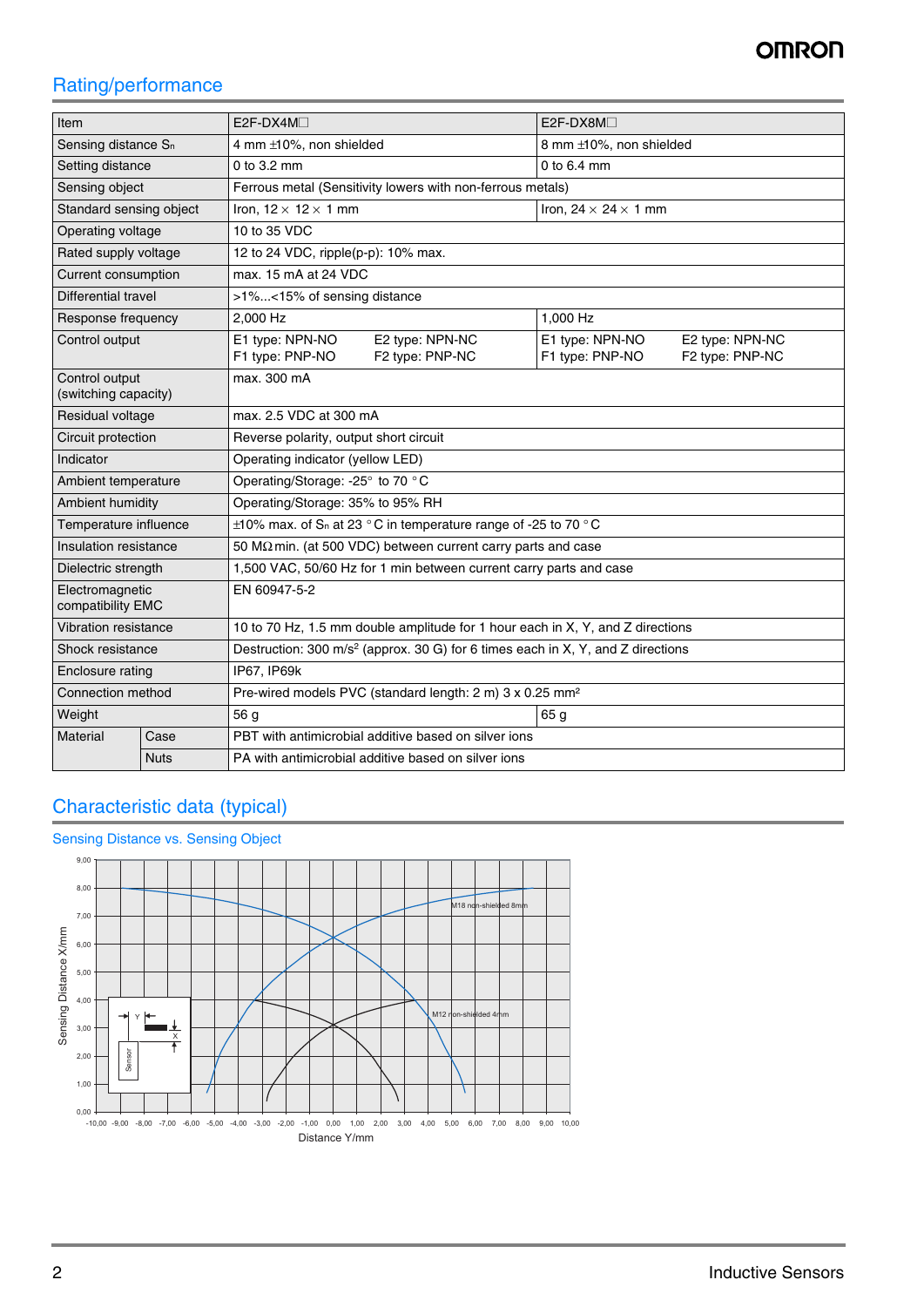# OMRO

## Output Circuit Diagram



## Dimensions (Unit: mm)



## **Precautions**

### Safety Precautions

### **Power Supply**

Do not impose an excessive voltage on the E2F-D, otherwise it may be damaged. Do not impose AC current (100 to 240 VAC) on any DC model, otherwise it may be damaged.

## **Load Short-circuit**

Do not short-circuit the load, or the E2F-Dmay be damaged.

The E2F-D's short-circuit protection function will be valid if the polarity of the supply voltage imposed is correct and within the rated voltage range.

### **Wiring**

Be sure to wire the E2F-D and load correctly, otherwise it may be damaged.

### **Connection with No Load**

Be sure to insert loads when wiring. Make sure to connect a proper load to the E2F-D in operation, otherwise it may damage internal elements.

### **Do not expose the product to flammable or explosive gases.**

**Do not disassemble, repair, or modify the product.**